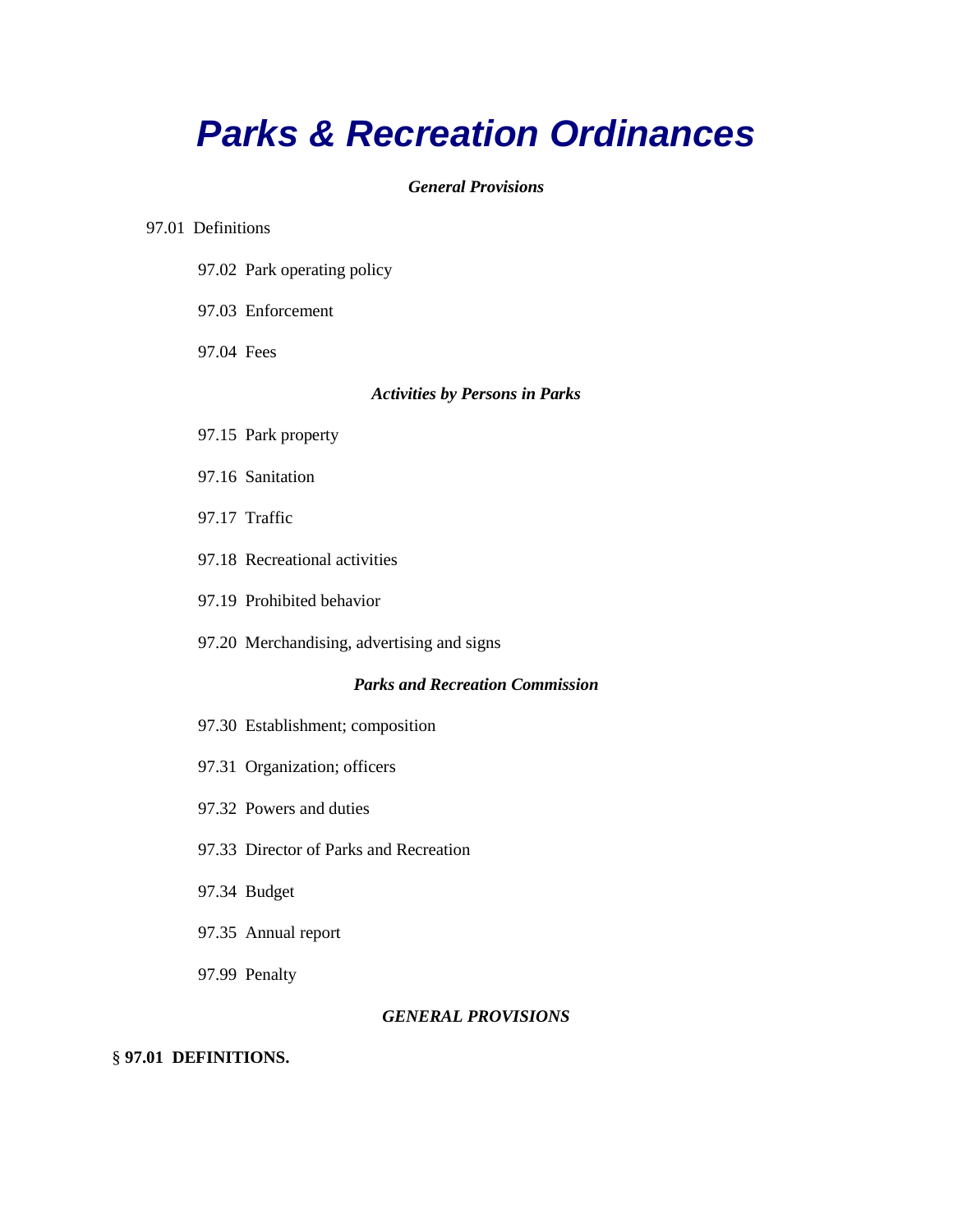For the purpose of this chapter, the following definitions shall apply unless the context clearly indicates or requires a different meaning.

**DIRECTOR.** A person immediately in charge of any park area and its activities, and to whom all park attendants of such area are responsible.

*PARK ATTENDANT.* Any employee of the city whose job functions include maintaining, repairing or supervising a park or whose job functions include enforcing this chapter, including park rangers.

*PARK.* A park, reservation, playground, beach, recreation center or any other area in the city, owned or used by the city, and devoted to active or passive recreation. The term *PARK* shall also include Riverside Cemetery.

 *VEHICLE.* Any wheeled conveyance, whether motor-powered, animal-drawn, or self-propelled. The term shall include any trailer in tow of or description. Exception is made for baby carriages and vehicles in the service of the city parks.

(Ord. 748, passed 5-24-93)

#### *Cross-reference:*

 *Cemetery regulations, see Chapter 92*

# § **97.02 PARK OPERATING POLICY.**

 (A) *Park hours.* City parks shall be open daily to the public between the hours of 8:00 a.m. and 11:00 p.m. No person shall occupy or be present in any park during the hours it is not open to the public, provided that city personnel, police officers on official duty, or other city officers, or employees on park duty, or other persons with special permits from the Parks and Recreation Department who are conducting city business are not so restricted.

 (B) *Closed areas.* Any section or part of any park may be declared closed to the public by the Director at any time, and for any interval of time, either temporarily, or at regular and stated intervals (dally or otherwise), and either entirely, or merely to certain uses, as the Director shall find reasonably necessary.

 (C) *Authority for use of facilities.* Any organized club, school, association, or recognized group desiring the use of specific areas of any park, such as picnic areas, athletic fields, or ice rinks, shall file an application with the Parks and Recreation Department, and shall not use said park or area until said permit is granted. The use of the park shall be in the capable limits of the park.

 (1) *Special permits, agreements and contracts.* Any organized club, school, organization, association. or recognized group desiring the use of a portion of the park system for money-raising affairs, whether to cover the cost of operation or for profit, shall file an application with the Parks and Recreation Department, and pay to the Department as required by the Parks and Recreation Commission, such fees, charges, rents, or percentages as required by the Department for such activities and events. The application, among other information, must designate the portion of the parks desired, where ticket sales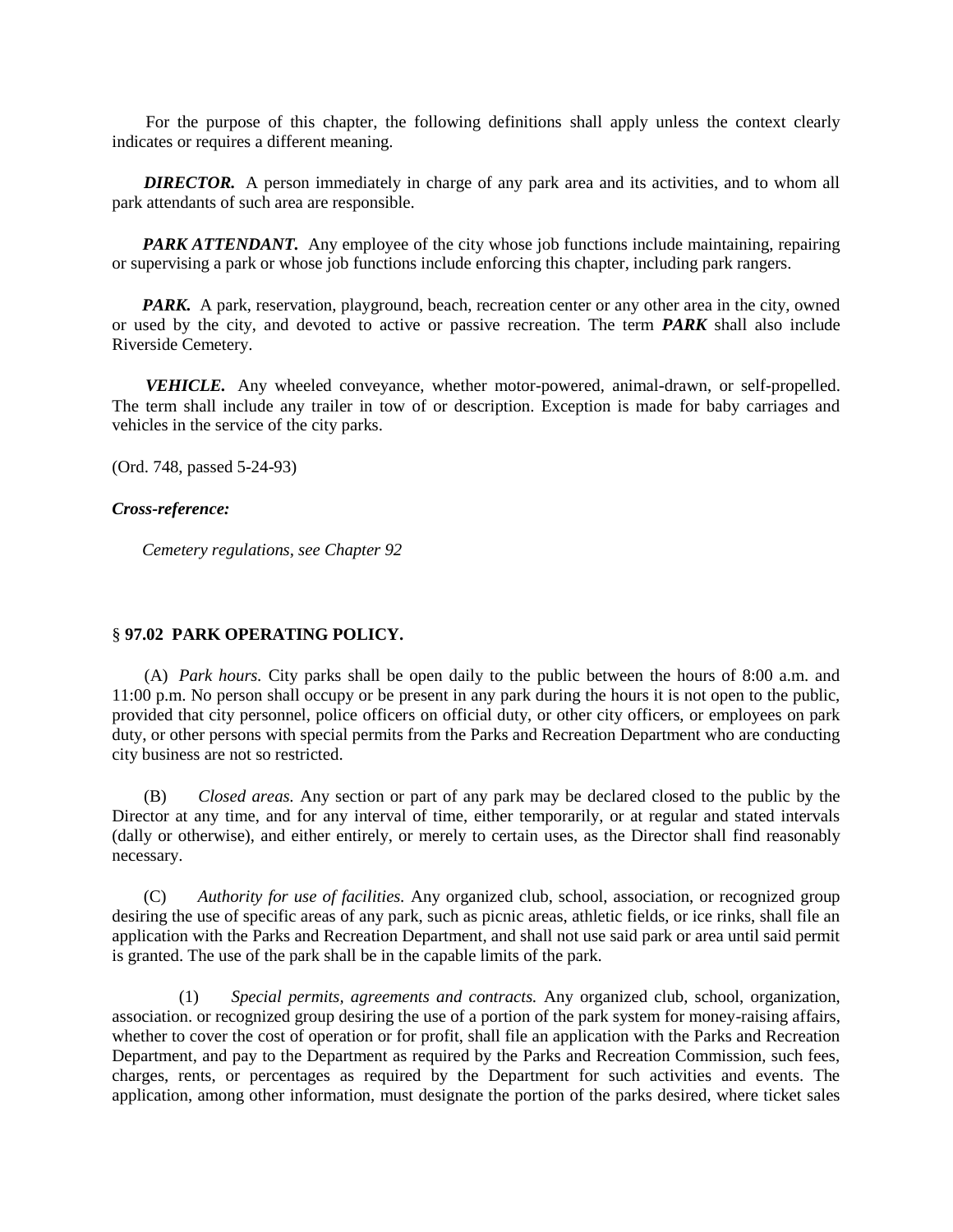will be set up, or money is to be collected, and how much per person or other unit of measurement, the location of which shall be under control of the Parks and Recreation Department. Any fees for the permit may be waived or refunded at the discretion of the Parks and Recreation Commission.

 (2) *Exclusive use of park.* No permit shall be issued for the exclusive use of any park and no permittee shall exclude the public from the park, charge any admittance fee, sell tickets or otherwise require anyone to pay any fee for entering any park except as provided in division  $(C)(1)$  hereof.

 (3) *Granting of permits.* The authority for granting permits shall be with the Parks and Recreation Department.

 (4) *Cleanup by permittee.* All permits shall require the permittee to clean up the park area after the activity has terminated and all applications for permits must give the name, address, and phone number of the permittee responsible for the necessary policing thereof. The permittee shall be required to pay a security deposit for cleaning up the area.

 (5) *Honoring special permits.* All persons shall honor any special permits issued by the Parks and Recreation Department for certain areas, days, and times to clubs, organizations, teams, or any other groups, including but not limited to picnic grounds, ball diamonds, skating rinks, and stadiums, provided such permit is presented on official Parks and Recreation forms.

(Ord. 748, passed 5-24-93)

# § **97.03 ENFORCEMENT.**

 (A) *Officials.* The Director and park attendants shall take such actions as are necessary for the enforcement of this chapter consistent with city ordinances and state law. Park attendants shall have the powers of law enforcement officers and may issue appearance tickets in accordance with M.C.L.A. § 764.9c-764.9g.

 (B) *Ejection.* The Director and park attendants shall have the authority to eject for a period of 24 hours from the park any person who violates this chapter. Repeated violations of this chapter may result in permanent ejection from any park.

 (C) *Seizure of property.* The Director and any park attendant shall have the authority to seize and confiscate any property, thing or device in the park used in violation of this chapter.

(Ord. 748, passed 5-24-93)

## § **97.04 FEES.**

Parks and recreation fees shall be set by resolution of the Commission.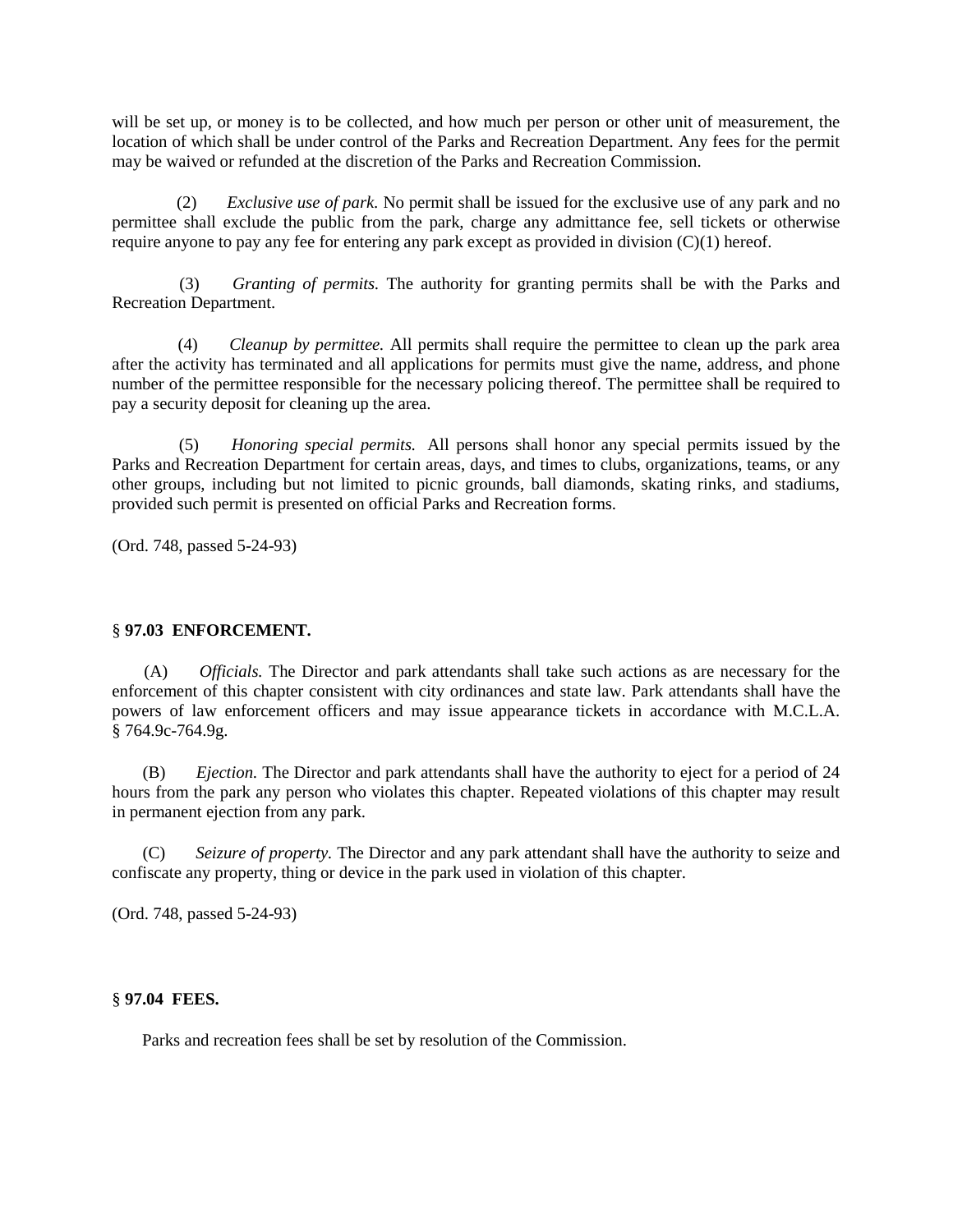## *ACTIVITIES BY PERSONS IN PARKS*

## § **97.15 PARK PROPERTY.**

No person in a park shall:

## (A) *Buildings and other property.*

 (1) *Disfiguration and removal.* Willfully mark, deface, disfigure, injure, tamper with, or displace or remove, any buildings, bridges, tables, benches, fireplaces, railings, paving or paving materials, water lines or other public utilities or parts or appurtenances thereof, signs, notices or placards whether temporary or permanent, monuments, stakes, posts, or other boundary markers, or other structures or equipment, facilities or park property or appurtenances whatsoever, either real or personal.

 (2) *Restrooms and washrooms.* Fail to cooperate in maintaining restrooms and washrooms in a neat and sanitary condition.

 (3) *Removal of natural resources.* Dig, or remove any beach sand, whether submerged or not, or any soil, rock, stones, trees, shrubs or plants, down-timber or other wood or materials, or make any excavation by tool, equipment, blasting, or other means or agency.

 (4) *Erection of structures.* Construct or erect any building or structure of whatever kind, whether permanent or temporary in character or run or string any public service utility into, upon or across such lands, except on special written permit issued hereunder.

(B) *Trees, shrubbery, lawns.*

 (1) *Injury and removal.* Damage, cut, carve, transplant or remove any tree or plant or injure the bark, or pick the flowers or seeds, of any tree or plant. Nor shall any person attach any rope, wire, or other contrivance to any tree or plant. A person shall not dig in or otherwise disturb grass areas, or in any other way injure or impair the natural beauty or usefulness of any area.

 (2) *Climbing.* Climb any building or walk, stand or sit upon monuments, vases, fountains, railing, fences or upon any other property not designated or customarily used for such purposes.

(C) *Wild animals, birds and the like.*

 (1) *Hunting.* Hunt, molest, harm, frighten, kill, trap, chase, tease, shoot or throw missiles at any animal, reptile, or bird; nor shall anyone remove or have in their possession the young of any wild animal, or the eggs or nest, or young of any reptile or bird.

 (2) *Feedings.* Give or offer, or attempt to give to any animal or bird any tobacco, alcohol or other known noxious substances.

(D) *Glass containers.* Bring or use glass containers within the park.

(Ord. 748, passed 5-24-93) Penalty, see § 97.99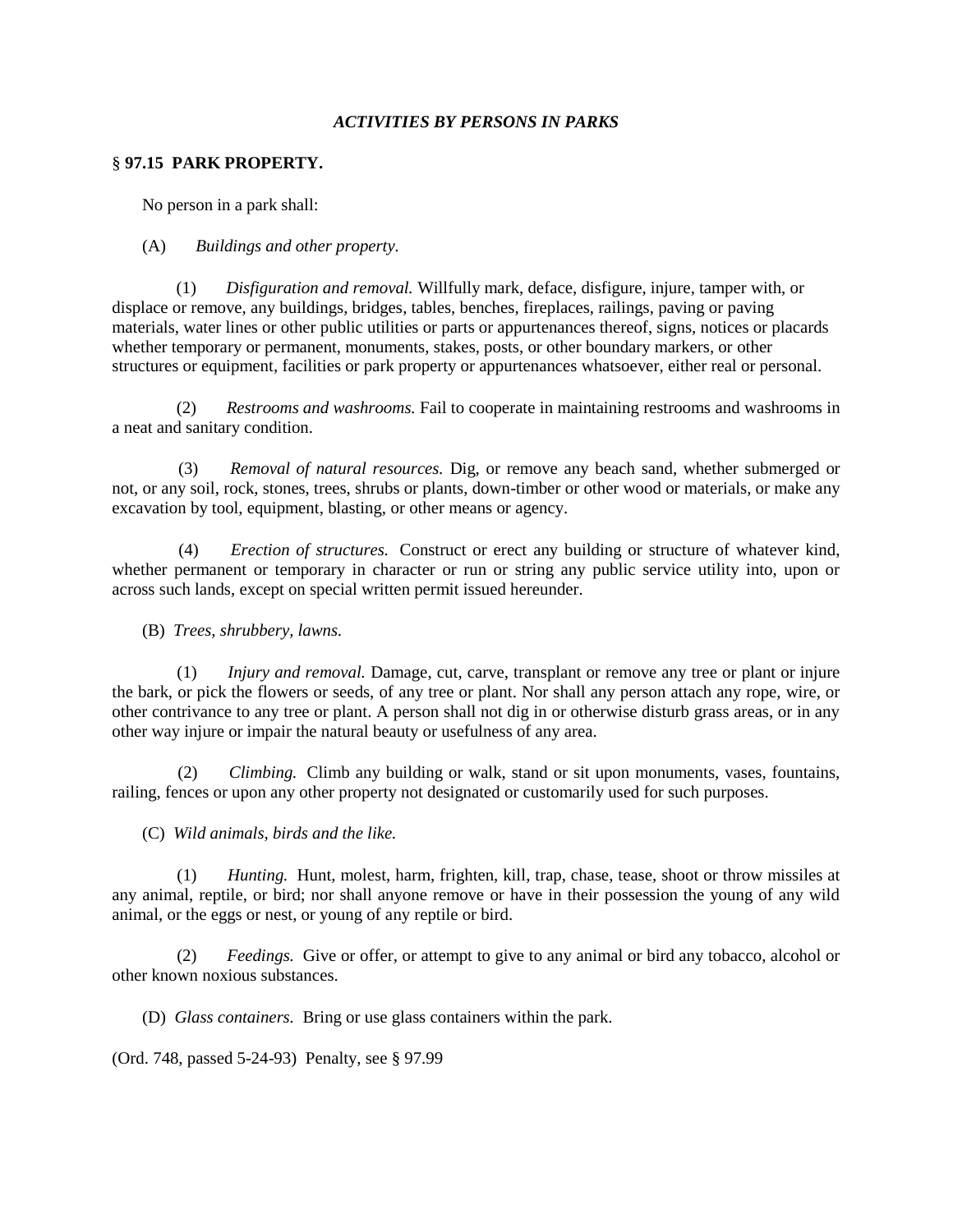# § **97.16 SANITATION.**

No person in a park shall:

 (A) *Pollution of waters.* Throw, discharge, or otherwise place or cause to be placed in the waters of any fountain, pond, lake, stream, or other body of water in or adjacent to any park or any tributary, stream, storm sewer, or drain flowing into such waters, any substance, matter or thing, liquid or solid, which will or may result in the pollution of said waters.

 (B) *Refuse and trash.* Have brought in or shall dump, deposit or leave any bottles, broken glass, ashes, paper, boxes, cans, dirt, rubbish, waste, garbage, or refuse, or other trash. No such refuse or trash shall be placed in any waters in or contiguous to any park, or left anywhere on the grounds thereof.

(Ord. 748, passed 5-24-93) Penalty, see § 97.99

# § **97.17 TRAFFIC.**

(A) No person in a park shall:

 (1) *State motor vehicle laws apply.* Fail to comply with all applicable provisions of the state motor vehicle traffic laws in regard to equipment and operation of vehicles together with such regulations as are contained in this chapter and other ordinances.

 (2) *Enforcement of traffic regulations.* Fail to obey all traffic officers and park employees, such persons being hereby authorized and instructed to direct traffic whenever and wherever needed in the parks and on the highways, street or roads immediately adjacent thereto in accordance with the provisions of these regulations and such supplementary regulations as may subsequently be issued by the Director.

 (3) *Obey traffic signs.* Fail to observe carefully all traffic signs indicating speed, direction, caution, stopping, or parking, and all others posted for proper control and to safeguard life and property.

*Speed of vehicles.* Ride or drive a vehicle at a rate of speed exceeding 15 miles an hour, except upon such roads as the Director may designate, by posted signs, for speedier travel.

 (5) *Operation confined to roads.* Drive any vehicle on any area except the paved park roads or parking areas, or such other areas as may on occasion be specifically designated as temporary parking areas by the Director.

(6) *Parking.*

 (a) *Designated areas.* Park a vehicle in other than an established or designated parking area, and such use shall be in accordance with the posted directions there at and with the instructions of any attendant who may be present.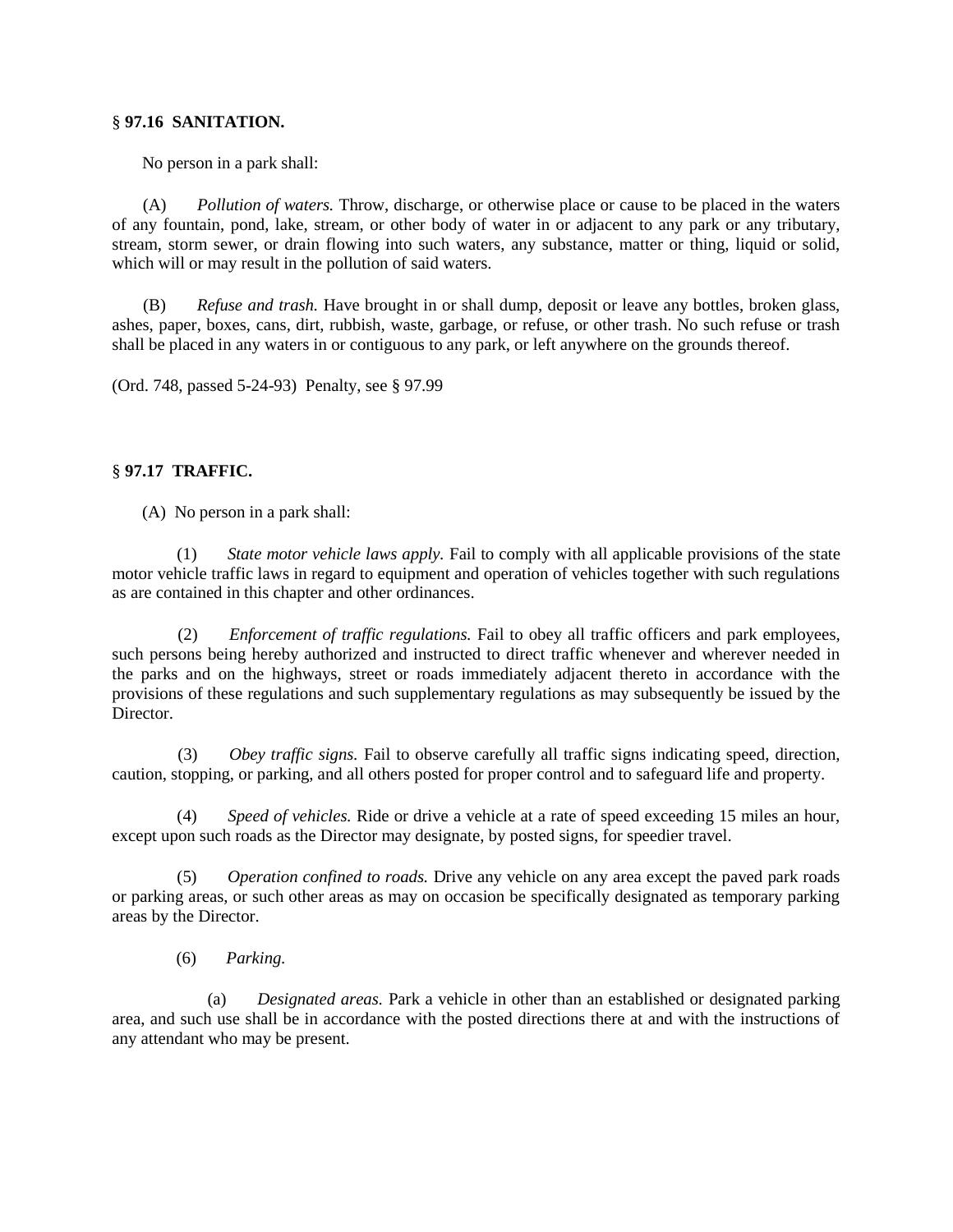(b) *Removal of vehicles.* Without permission no person shall park or store any motor vehicle overnight in any park owned by the city. Members of the Police Department are hereby authorized to remove any motor vehicle so parked or stored.

 (c) *Immovable vehicles.* Leave any vehicle anywhere in the park with one or more wheels chained, or with motor set in gear and doors locked, or in any manner fixed or arranged so that such vehicle cannot readily be moved by hand.

 (d) *Emergency procedure.* Fail to immediately notify an attendant of an emergency in the nature of a breakdown requiring the assistance of a tow-truck, mechanic or other person.

 (e) *Double-parking.* Double park any vehicle on any road or parkway unless directed by a park official.

 (f) *Muffler required.* Fail to use a muffler adequate to deaden the sound of the exhaust system in a motor vehicle.

(7) *Bicycles.*

 (a) *Confined to roads.* Ride a bicycle on other than a paved vehicular road or path designated for that purpose. A bicyclist shall be permitted to wheel or push a bicycle by hand over any grassy area or wooded trail or on any paved area reserved for pedestrian use.

 (b) *Operation.* Bicyclists shall at all times operate same with reasonable regard to the safety of others, signal all turns, pass to the right of any vehicle they are overtaking, and pass to the right of any vehicles they may be meeting.

 (c) *Rider prohibited.* Ride more persons on a bicycle than the bicycle was designed to accommodate.

 (d) *Designated racks.* Leave a bicycle in a place other than a bicycle rack when such is provided and there is a space available.

 (e) *Immobile.* Leave a bicycle lying on the ground or paving or set against trees, or in any place or position where other persons may trip over or be injured by them.

 (f) *Night operation.* Ride a bicycle at night without an attached headlight and without a tail light or reflector plainly visible.

 (8) *Unsafe operation of vehicle.* Operate a vehicle as defined by this chapter in an unsafe manner.

 (B) Any unlicensed vehicles or "all-terrain vehicles," or snowmobiles shall be prohibited from use in any park, unless authorized by the Parks and Recreation Department and designated in certain areas.

(Ord. 748, passed 5-24-93) Penalty, see § 97.99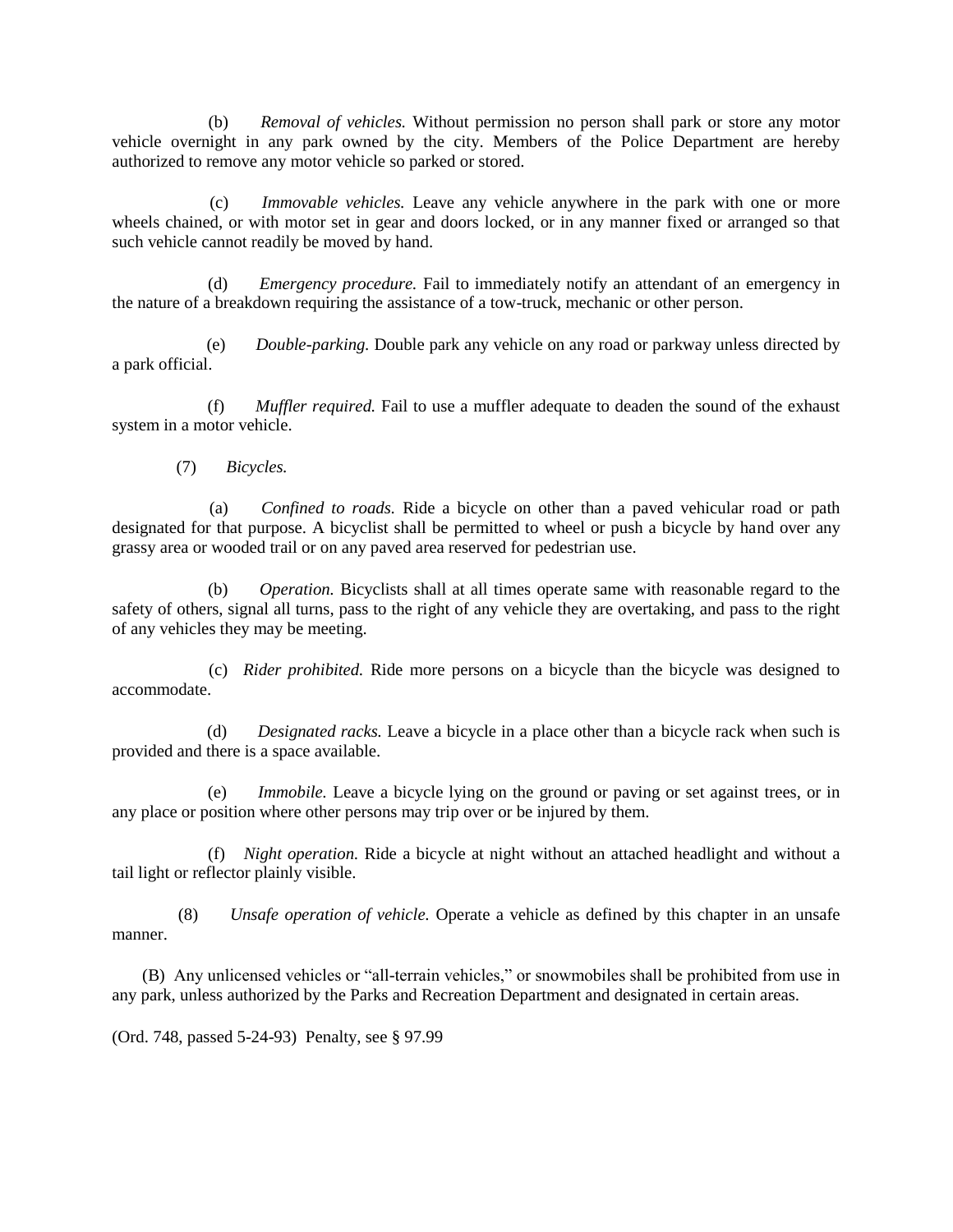# § **97.18 RECREATIONAL ACTIVITIES.**

No person in a park shall:

(A) *Bathing and swimming.*

 (1) *Designated areas.* Swim, bathe or wade in any waters or waterways in or adjacent to any park, except in such waters and at such places as are provided therefor, and in compliance with such regulations as are herein set forth or may be hereafter adopted. Nor shall any person frequent any waters or places customarily designated for that purpose of swimming or bathing, or congregate thereat when such activity is prohibited by the Director upon a finding that such use of the water would be dangerous or otherwise inadvisable.

 (2) *Certain hours.* Frequent any waters or places designated for the purpose of swimming or bathing, or congregate thereat, except between such hours of the day as shall be designated by the Director for such purposes for each individual area.

 (3) *Structure on beach.* Erect, maintain, use or occupy on or in any beach or bathing area, any tent, shelter or structure unless permitted by or authorized by the Director.

 (4) *Costume.* Allow themselves to be so covered with a bathing suit as to indecently expose his/her person. All bathing suits shall conform to commonly accepted standards.

 (5) *Bathhouses.* Dress or undress on any beach or in any vehicle, restroom or other place, except in such bathing houses or structures as may be provided for that purpose.

(6) *Diving.* Dive off any bridge, dam, or other structure.

 (7) *Mill Pond Park.* Swim, bathe or wade within 200 feet of the dams located at Mill Pond Park.

(B) *Boating.*

 (1) *Designated areas.* Bring into or operate any boat, canoe, raft, or other water craft, whether motor-powered or not, upon any waters, except at places designated for boating by the Director. Such activity shall be in accordance with applicable regulations as are now or may hereafter be adopted.

 (2) *Public docks.* Use the public docks for dockage or other purpose without first making arrangements for such accommodation with the Director, who shall assign space and collect reasonable rental charges in conformity with established regulations and rates.

 (3) *Operation of boats/canoes.* Navigate, direct, or handle any boat/canoe in such a manner as to unjustifiably or unnecessarily annoy, frighten or endanger the occupants of any other boat/canoe.

 (4) *Prohibition during closing hours.* Launch, dock, or operate any boat/canoe of any kind on any waters between the closing hour of the park at night and opening hour the following morning, nor shall any person be on, or remain on or in, any boat during the said closed hours of the park.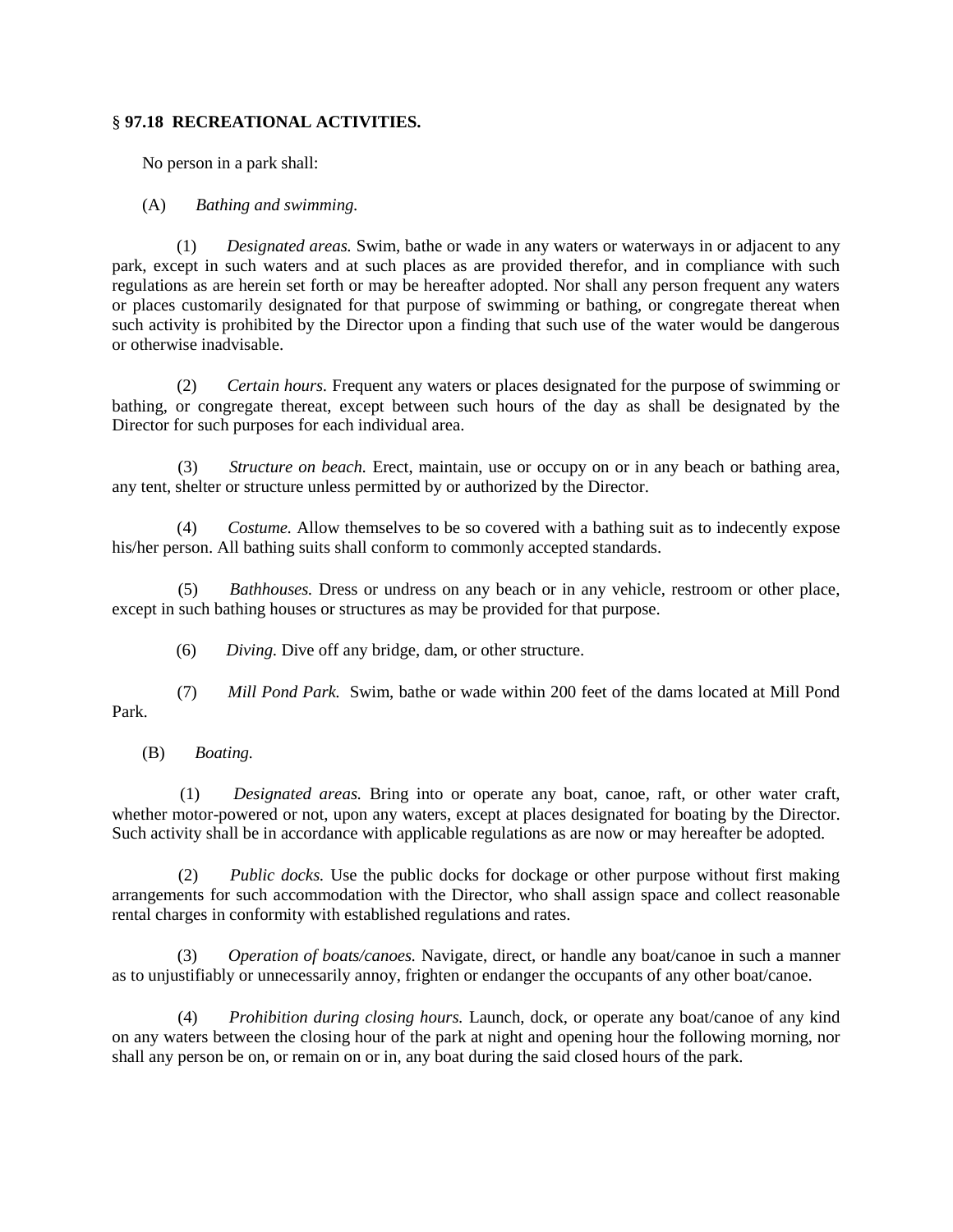(C) *Fishing.* Fish in any waters, using hook-and-line, net, trap, or other device, except in waters designated by the Director for that use and under such regulations and restrictions as have been or may be prescribed by the Director.

 (D) *Hunting and firearms.* Hunt, trap or pursue wildlife at any time. No person shall use carry, or possess firearms of any description, or air-rifles, spring-guns, bow-and-arrows, slings, or any other form of weapon potentially dangerous to wildlife and human safety, or any instrument that can be loaded with and fire blank cartridges or any kind of trapping device. Shooting into park areas from beyond park boundaries is forbidden.

(E) *Picnic areas and use.*

 (1) *Regulated.* Picnic or lunch in a place other than those designated for that purpose. Attendants shall have the authority to regulate the activities in such areas when necessary to prevent congestion and to secure the maximum use for the comfort and convenience of all. Visitors shall comply with any directions given to achieve this end.

 (2) *Availability.* Violate the regulation that use of the individual grills, together with tables and benches, follows generally the rule of "First come, first served."

 (3) *Duty of picnicker.* Leave a picnic area before the cooking grill is completely extinguished, and before all trash in the nature of boxes, papers, cans, bottles, garbage and other refuse is placed in the disposal receptacles where provided. If no such trash receptacles are available, then refuse and trash shall be carried away from the park area by the picnicker to be properly disposed of elsewhere.

 (F) *Camping.* Unless permission is granted by the Director or park attendants, no person shall set up tents, shacks, or any other temporary shelter for the purpose of overnight camping, nor shall any person leave in a park after closing hours any movable structure, or special vehicle to be used or that could be used for such purposes as house trailer, camp-trailer campwagon, or the like.

 (G) *Games.* Take part in or abet the playing of any games involving thrown, or otherwise propelled objects such as balls, stones, arrows, javelins, or model airplanes except in areas set apart for such forms of recreation. The playing of rough, or comparatively dangerous games such as football, baseball, soccer, and softball is prohibited except on the fields and courts or areas provided therefor.

(Ord. 748, passed 5-24-93) Penalty, see § 97.99

# § **97.19 PROHIBITED BEHAVIOR.**

No person in a park shall:

 (A) *Intoxicating beverages.* Be under the influence of intoxicating beverages or controlled substances. No person shall possess or consume beer, wine, or other alcoholic beverages within Mill Pond Park or Riverside Cemetery.

 (B) *Fireworks and explosives.* Bring in, or have in his/her possession, or set off, or otherwise cause to explode or discharge or burn, any firecrackers, rocket or other fireworks or explosives of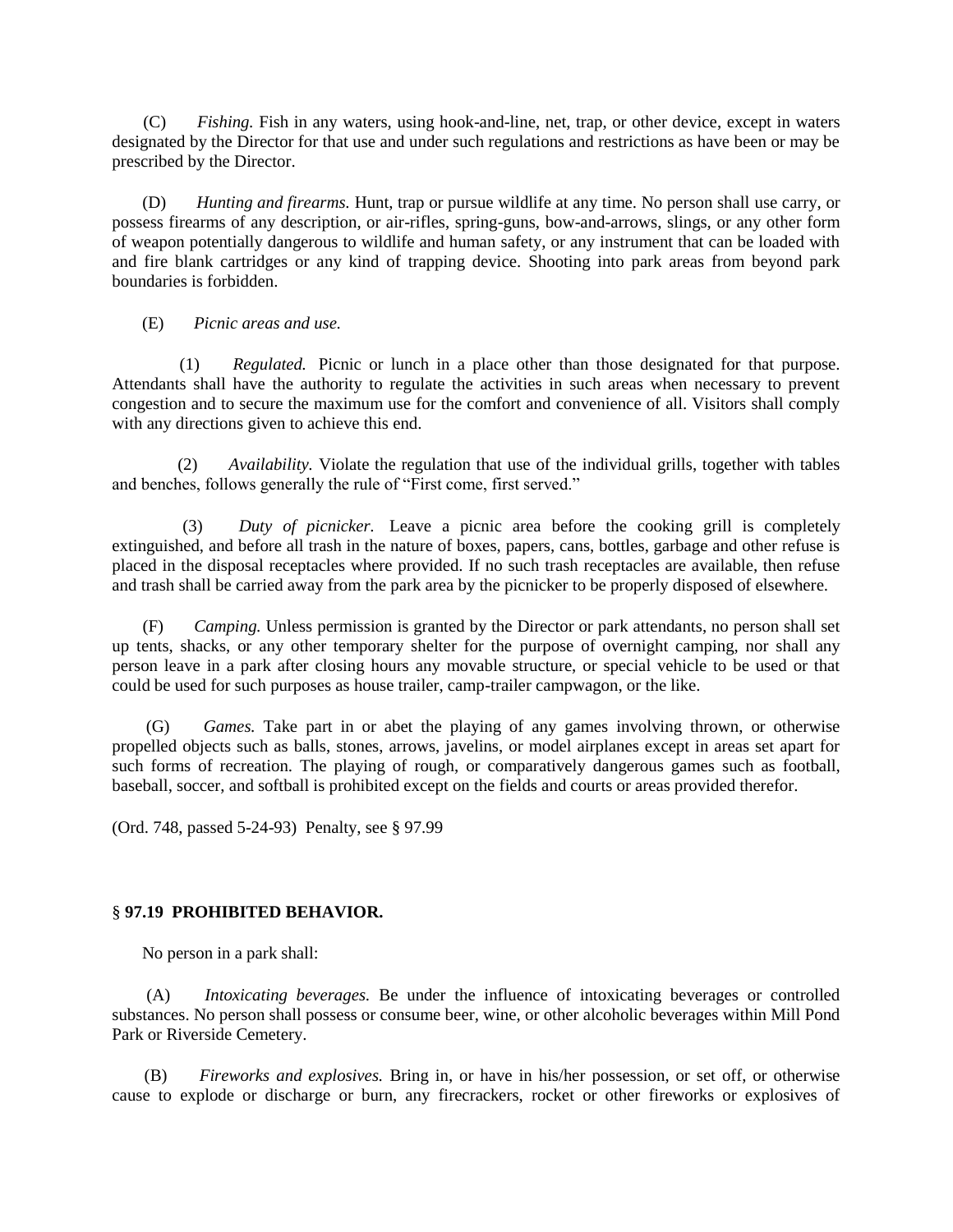inflammable material, or discharge them, or throw them into any such area from land, or highway adjacent thereto. This prohibition includes any substance, compound, mixture, or article that in conjunction with any other substance or compound would be dangerous from any of the foregoing standpoints.

 (C) *Domestic animals.* All dogs or other domestic animals shall be restrained at all times by adequate leashes. Owners of such animals shall be responsible to clean up the defecation left by their animals.

 (D) *Reservation of facilities.* Occupy any seat or bench, enter into, or loiter, or remain in any pavilion or other park structure or section thereof which may be reserved.

 (E) *Fires.* Build or attempt to build a fire. No person shall drop, throw, or otherwise scatter lighted matches, burning cigarettes or cigars, tobacco paper, or other inflammable material, within any park area or on any highway, road or street abutting or contiguous thereto.

 (F) *Closed areas.* Enter an area posted as "Closed to the Public," nor shall any person use, or abet the use of any area in violation of posted notices.

 (G) *Disorderly conduct.* Engage in any disorderly conduct or behavior tending to a breach of the public peace.

 (H) *Causing or risking public inconvenience, annoyance or alarm.* Cause, recklessly create a risk of, or knowingly contribute to inconvenience, annoyance or alarm to any person in a park by:

(1) Engaging in fighting or threatening, or engaging in violent or tumultuous behavior;

- (2) Jostling or roughly crowding persons unnecessarily;
- (3) Making an obscene communication or display; or
- (4) Creating a hazardous condition by any act which serves no legitimate purpose.

 (I) *Exhibit permits.* Fail to produce and exhibit any permit from the Director which he/she claims to have upon request of any authorized person who shall desire to inspect the same for the purpose of enforcing compliance with any ordinance or rule.

 (J) *Interference with permittees.* Disturb or interfere unreasonably with any person or party occupying any area, or participating in any activity, under the authority of a permit.

(K) *Nelson Park.*

 (1) No dogs shall be allowed within 100 feet of the cages for the exhibited animals. This provision shall not apply to those dogs which may assist handicapped persons or persons with disabilities.

(2) Harm, kill, injure, harass, taunt or tease the exhibited animals.

(Ord. 748, passed 5-24-93) Penalty, see § 97.99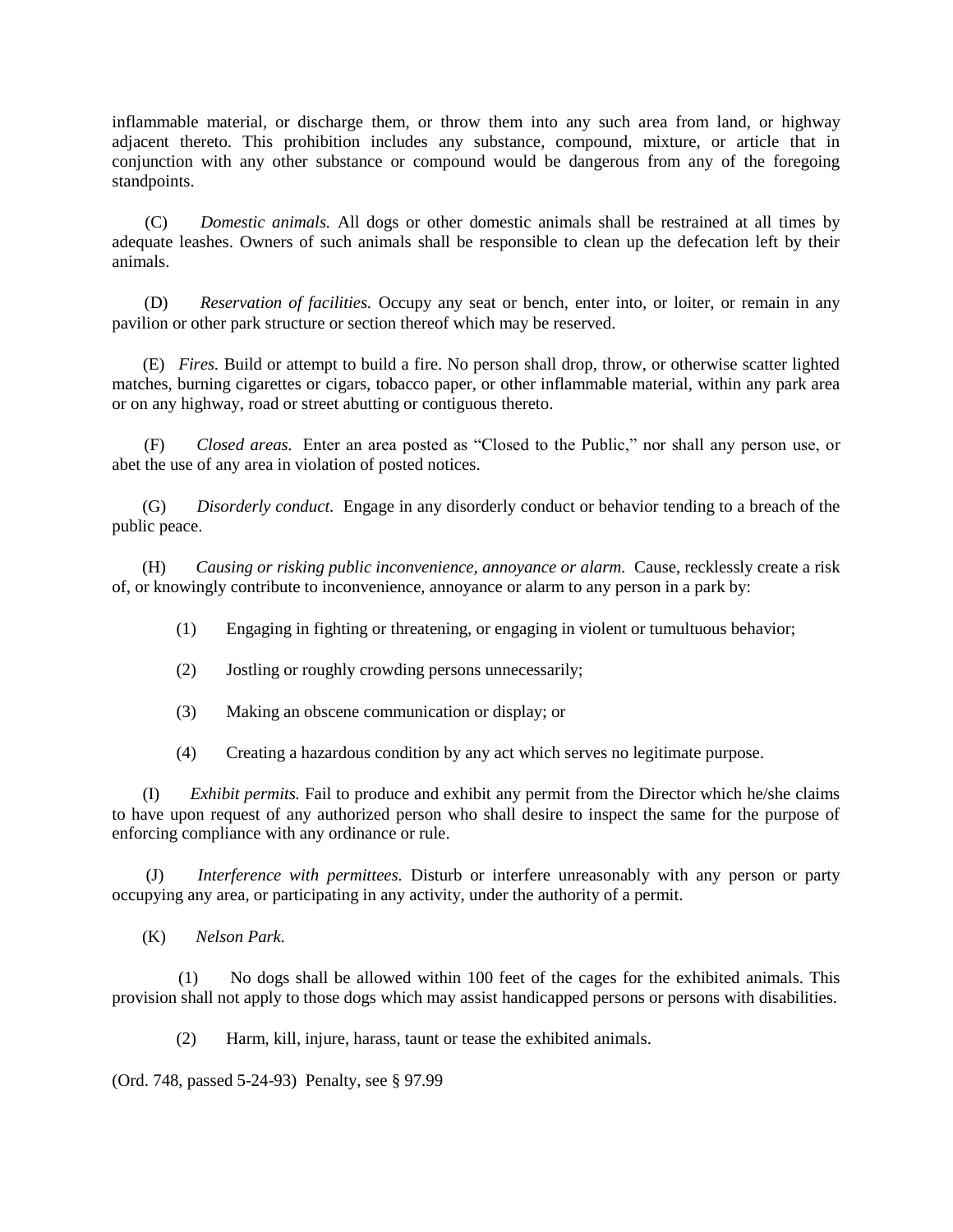#### § **97.20 MERCHANDISING, ADVERTISING AND SIGNS.**

No person in a park shall:

 (A) *Vending and peddling.* Expose or offer for sale any article or thing, nor shall he/she station or place any stand, cart, or vehicle for the transportation, sale or display of any such article or thing. Exception is made as to any regularly licensed concessionaire acting by, and under the authority and regulation of the Director.

 (B) *Advertising.* Announce, advertise, or call the public attention in any way to any article or service for sale or hire.

 (C) *Signs.* Paste, glue, tack, or otherwise post any sign, placard, advertisement, or inscription whatsoever, nor shall any person erect or cause to be erected any sign whatsoever on any public lands, highways, or roads adjacent to a park.

(Ord. 748, passed 5-24-93) Penalty, see § 97.99

#### *PARKS AND RECREATION COMMISSION*

#### § **97.30 ESTABLISHMENT; COMPOSITION.**

There is established a Parks and Recreation Commission. Said Commission shall consist of seven persons all serving without pay. The Commission shall appoint the members. The term of office for the appointive members shall be for three years or until their successors are appointed and qualified except that the members of such commission first appointed shall be appointed for such terms that the term of one member shall expire one year thereafter; the term of two members shall expire two years thereafter; vacancies in such Commission occurring otherwise than by expiration of term shall be filled by the Commission for un-expired term.

(Ord. 483, passed 6-3-74)

## § **97.31 ORGANIZATION; OFFICERS.**

 Immediately after their appointment, the members of the Parks and Recreation Commission shall meet and organize by electing one of their members chairperson and such officers as may be necessary. The Commission shall have the power to adopt by-laws and advise the City Manager and Commission on rules and regulations for the proper conduct of public parks and recreation for the city. The Parks and Recreation Commission shall adopt non-discriminatory rules for the use of parks and other facilities and shall administer the facilities on a non-discriminatory basis.

(Ord. 483, passed 6-3-74)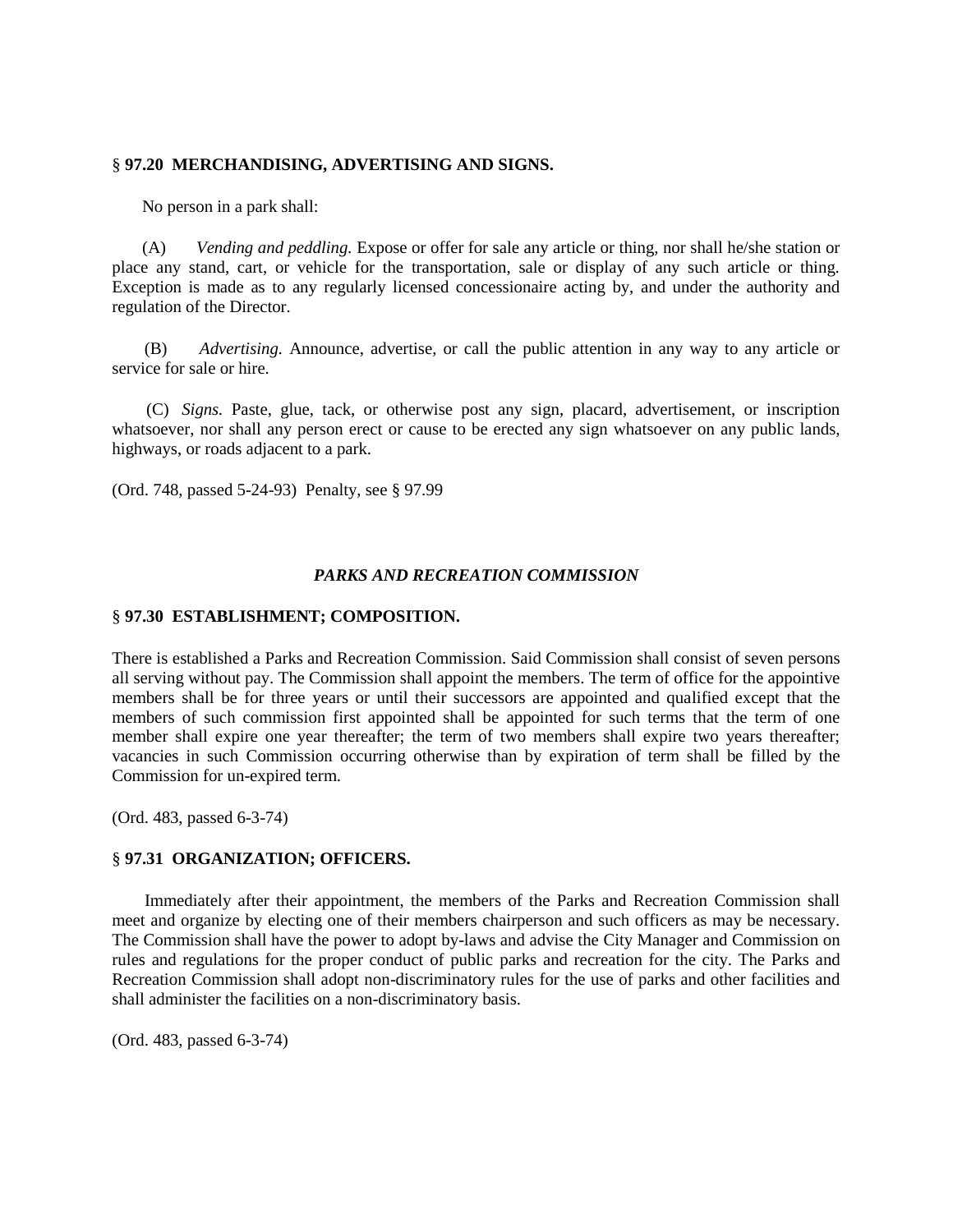#### § **97.32 POWERS AND DUTIES.**

 The Parks and Recreation Commission shall provide, conduct and supervise public parks, playgrounds, playfields, indoor recreation centers and other recreation areas and facilities owned or controlled by the city. It is authorized and directed to prepare land use plans and maps for each public park or other property under its jurisdiction and to define the specific permitted activities in each. It shall have the power to conduct any form of recreation or cultural activity that will employ the leisure time of the people in a constructive and wholesome manner. It may conduct such activities on properties under its own control, on public properties with the consent of the authorities, and on private properties with the consent of the owners. It will set monthly meetings (open to the public) to plan for the community needs in park facilities and recreation programs. The Commission will advise in establishing recreation and park policies. It shall require a quorum at all Commission meetings for formal official action. It shall keep a complete record of all Commission meetings and submit the minutes to all Commission members prior to the next regular meeting. The Commission will make periodic inspections of parks and recreation areas and facilities.

(Ord. 483, passed 6-3-74)

#### § **97.33 DIRECTOR OF PARKS AND RECREATION.**

 The Parks and Recreation Commission shall advise the City Manager on selection of a Director of Parks and Recreation.

(Ord. 483, passed 6-3-74)

#### § **97.34 BUDGET.**

 Annually, the Parks and Recreation Commission shall review a proposed budget and make recommendations to the City Manager for its approval. The Parks and Recreation Commission may also solicit or receive any gifts or bequests of money or other personal property or any donation to be applied, principal or income, for either temporary or permanent use for parks, playgrounds, or other recreational purposes.

(Ord. 483, passed 6-3-74)

#### § **97.35 ANNUAL REPORT.**

 The Parks and Recreation Commission shall make an annual report to the Commission and such other reports as from time to time may be requested.

(Ord. 483, passed 6-3-74)